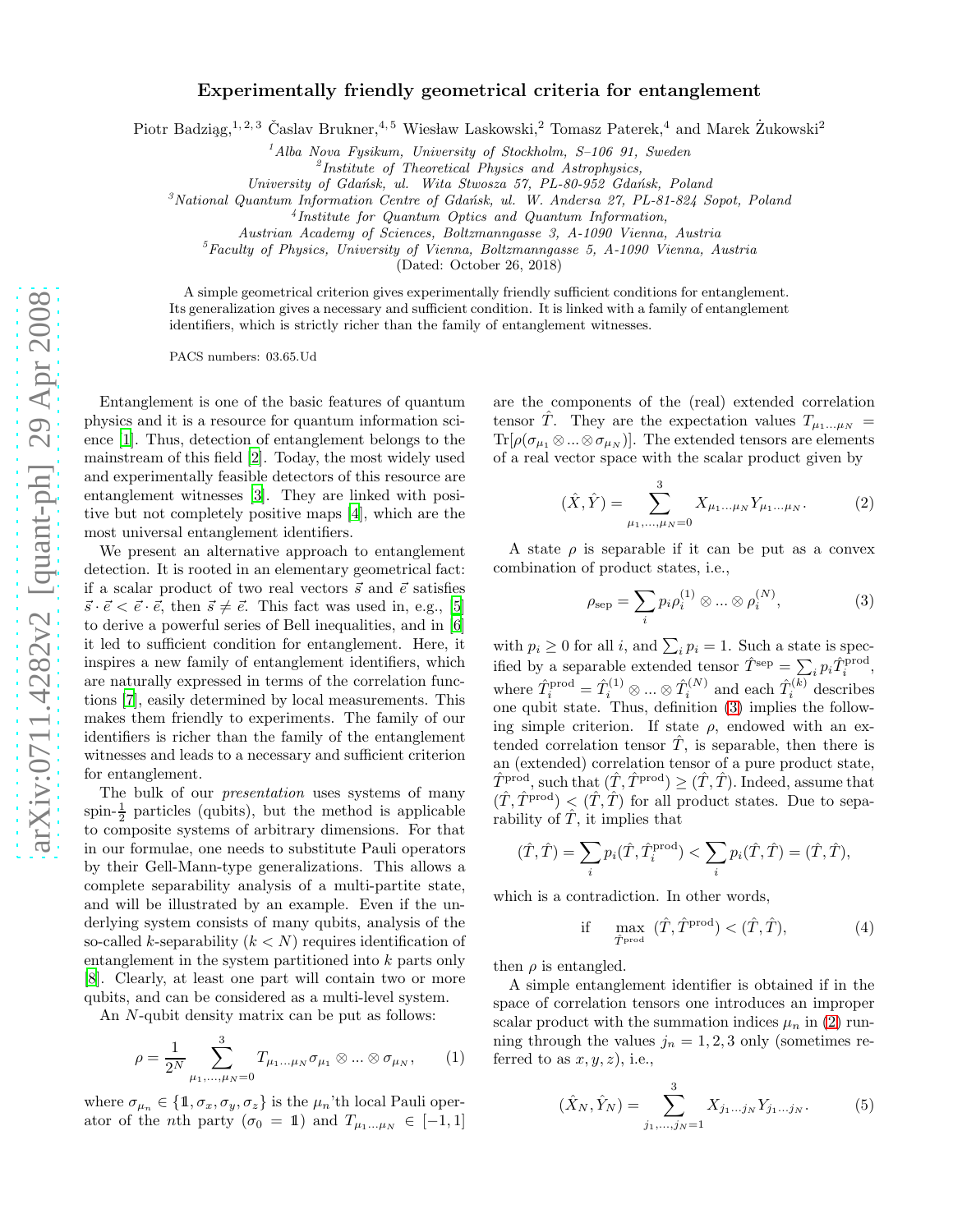The maximum of the left-hand side of [\(4\)](#page-0-2) is now given by the highest generalized Schmidt coefficient [\[9\]](#page-3-8) of tensor  $\hat{T}_N$ , denoted here as  $T_N^{\max}$ . This is the maximal value of the N-qubit correlation function,  $T_{N}^{\max} = \max_{\vec{m}_1 \otimes \ldots \otimes \vec{m}_N} (\hat{T}, \vec{m}_1 \otimes \ldots \otimes \vec{m}_N)$  where  $\vec{m}_n =$  $(T_x^{(n)}, T_y^{(n)}, T_z^{(n)})$  is a three-dimensional unit vector describing a pure state of the nth party. Therefore,

<span id="page-1-0"></span>
$$
\mathcal{E} = \frac{||\hat{T}_N||^2}{T_N^{\max}},\tag{6}
$$

with  $||\hat{T}_N||^2 = (\hat{T}_N, \hat{T}_N)$ , is a simple entanglement identifier. If  $\mathcal{E} > 1$ , the state is non-separable.

A similar result is obtained when the summation indices are restricted to  $j_n = 1, 2$ . In this case, however,  $T_N^{\max}$  refers to a maximization restricted to twodimensional sections of the correlation tensor.

If one finds that  $||\hat{T}_N||^2 > 1$ , one can immediately conclude that the measured state is entangled because  $T_N^{\max} \leq 1$ . Entanglement identification is then reduced to measurements of orthogonal components  $T_{j_1...j_N}$  of the correlation tensor and summing up their squares until  $\sum_{j_1,\dots,j_N} T_{j_1\dots j_N}^2$  exceeds unity. In some cases few measurements may suffice. Take for example the Greenberger-Horne-Zeilinger (GHZ) state [\[10\]](#page-3-9):

$$
|\text{GHZ}_N\rangle = \frac{1}{\sqrt{2}} (|z+\rangle_{1}...|z+\rangle_N + |z-\rangle_{1}...|z-\rangle_N), \quad (7)
$$

where  $|z\pm\rangle$  are the eigenstates of the  $\sigma_z$  operator. For indices x or y, this state has  $2^{N-1}$  components of the correlation tensor equal to ±1. Measurement of any *two* of them is sufficient to detect entanglement. Likewise, two measurements suffice to detect entanglement in any of the graph states [\[11\]](#page-3-10) definable by N-qubit correlations.

Although very simple, the entanglement identifier of Eq. [\(6\)](#page-1-0) is optimal for some cases. Consider Werner states, e.g. a mixtures of a singlet  $|\psi^{-}\rangle$  with white noise, with the respective weights p and  $1 - p$ . The extended correlation tensor of this state is diagonal, with the entries  $(1, -p, -p, -p)$ . Thus,  $T_2^{\text{max}} = p$ , while one has  $||\hat{T}_2||^2 = 3p^2$ . Thus,  $\mathcal{E} > 1$  for all entangled states of the family, i.e. for  $p > \frac{1}{3}$ . The new tool identifies entanglement also if the singlet state is replaced by any other maximally entangled state. This distinguishes our identifiers from linear witnesses. There is no single linear witness, which detects entanglement of all Bell states.

*A higher dimensional example: qutrits.* An arbitrary state of a single qutrit can be parameterized by an 8 dimensional real vector, whose components are the mean values of Gell-Mann operators. Pure states correspond to normalized vectors  $\vec{n}$  (we use the same normalization factors as in Ref. [\[13](#page-3-11)]). The admissible vectors  $\vec{n}$  obey an additional condition, see e.g. [\[13](#page-3-11)]. A state of two qutrits can be expressed in the operator basis made of tensor products of Gell-Mann operators (including the unit operators). Consider a mixture of maximally entangled state of two qutrits  $|\Psi\rangle = \frac{1}{\sqrt{2}}$  $\frac{1}{3}(|11\rangle + |22\rangle + |33\rangle)$  and white noise, with respective weights p and  $1 - p$ . The (not extended) correlation tensor of this state is diagonal:  $\hat{T}_2 = \frac{p}{2}$  $\frac{p}{2}$ diag[1, -1, 1, 1 - 1, 1 - 1, 1] and  $||\hat{T}_2||^2 = 2p^2$ . The maximization in our criterion is over all normalized vectors  $\vec{n}_A$  and  $\vec{n}_B$ . It gives  $\max_{\vec{n}_A,\vec{n}_B} (\hat{T}_2, \vec{n}_A \otimes \vec{n}_B) = \frac{p}{2}$ . This cannot be smaller than the maximum over the admissible  $\vec{n}$ 's only. Thus, the state is entangled for  $p > \frac{1}{4}$ . The same value is reported in, e.g., Ref. [\[13\]](#page-3-11). The fact that this can be obtained ignoring the condition for admissible  $\vec{n}$ 's is a surprising bonus.

*Generalized Werner states of* N *qubits.* Consider mixtures of a GHZ state with the white noise:

$$
\rho(p) = p|\text{GHZ}_N\rangle\langle\text{GHZ}_N| + (1-p)\frac{1}{2^N}\mathbb{1}.
$$
 (8)

Since white noise exhibits no correlations, the components  $T_{j_1...j_N}$  of the correlation tensor of  $\rho(p)$  are related to the components  $T_{j_1...j_N}^{\text{GHZ}}$  of the GHZ state by  $T_{j_1...j_N}$  = p  $T_{j_1...j_N}^{\text{GHZ}}$ . Again,  $T^{\max}$  = p. Applying condi-tion [\(6\)](#page-1-0) with the sums over  $j_n = 1, 2, 3$  one finds that  $\mathcal{E} >$ 1 for the admixture parameter  $p > 1/(2^{N-1} + \frac{1+(-1)^N}{2})$ . The same critical value for  $N$  even was found by Pittenger and Rubin [\[12\]](#page-3-12), who used the PPT criterion. However, for N odd their result is still  $p > 1/(2^{N-1} + 1)$ whereas in our case the term  $\frac{1+(-1)^N}{2}$  vanishes and our criterion in its simplest form is weaker than PPT.

The reason why condition [\(6\)](#page-1-0) is not as efficient as PPT is that for odd N the GHZ states have no  $T_{z...z}$  correlations. Nevertheless, they have additional correlations between local z measurements on even numbers of particles. These correlations are described by their corresponding  $2^{N-1} - 1$  components of the extended correlation tensor. Our simplest criterion does not utilize these correlations. If one attempts to include them by using condition [\(4\)](#page-0-2) with indices  $\mu_n = 0, 1, 2, 3$  the situation gets even worse.

*Generalized scalar product*. The last example indicates that taking into account more correlations in the criterion does not guarantee better entanglement detection. For a success, one needs a proper combination of the correlations. To identify it, one may consider generalized scalar products, defined via a positive semi-definite metric G:

$$
(\hat{X}, \hat{Y})_G = \sum_{\substack{\mu_1, \dots, \mu_N, \\ \nu_1, \dots, \nu_N = 0}}^3 X_{\mu_1 \dots \mu_N} G_{\mu_1 \dots \mu_N, \nu_1 \dots \nu_N} Y_{\nu_1 \dots \nu_N}.
$$
\n(9)

If one can find a metric for which

<span id="page-1-1"></span>
$$
\max_{\hat{T}^{\text{prod}}} \ (\hat{T}, \hat{T}^{\text{prod}})_G < (\hat{T}, \hat{T})_G,\tag{10}
$$

then the state  $\rho$  described by its (extended) correlation tensor  $\hat{T}$  is entangled.

This criterion is very powerful and often it is easy to apply: a suitable metric can be guessed from the structure of the correlation tensor of the state in question.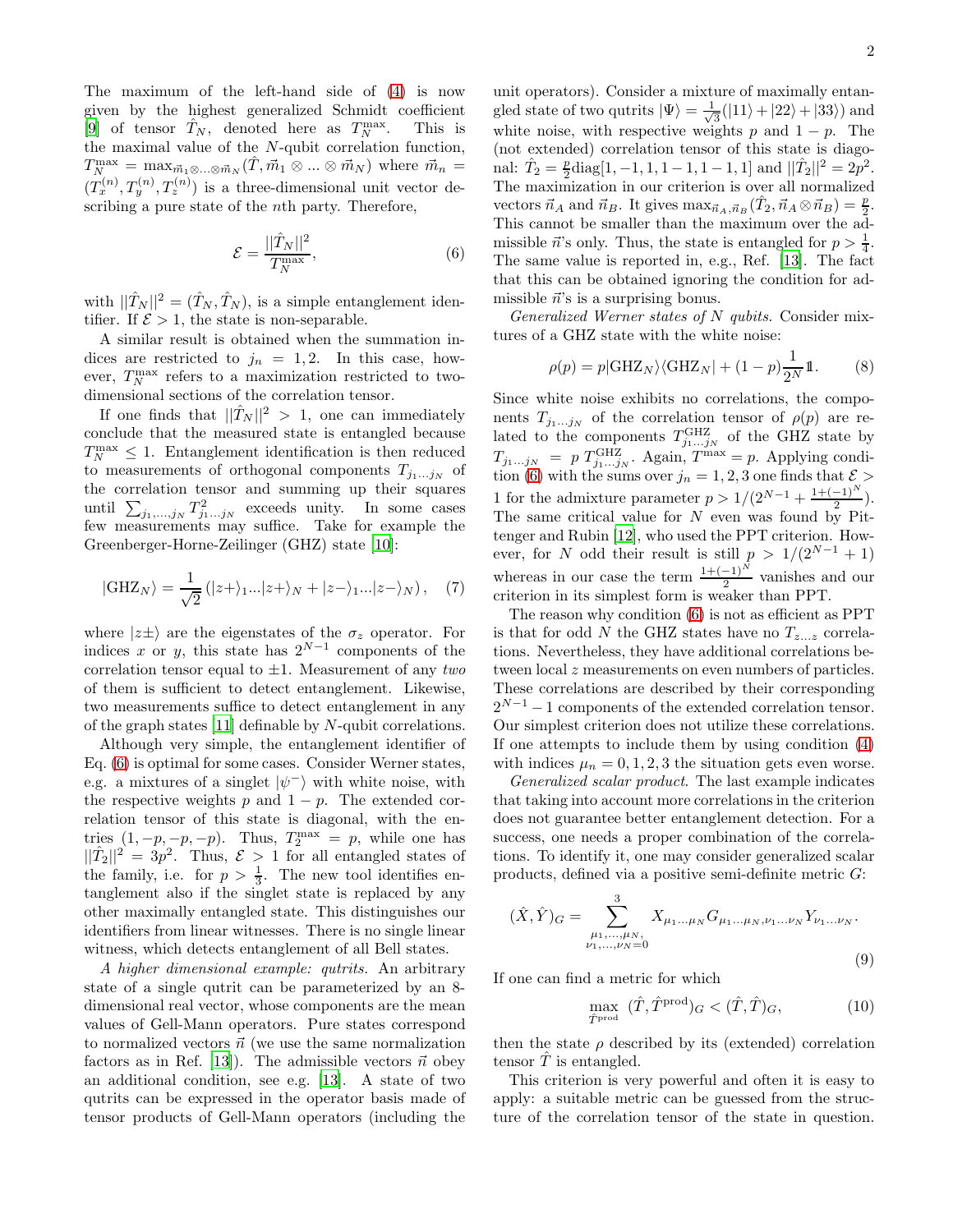Later on we will prove that criterion [\(10\)](#page-1-1) is also necessary for a state to be entangled.

*Generalized Werner states for odd* N. To illustrate criterion [\(10\)](#page-1-1), let us return to the generalized Werner states for an odd number of qubits. Consider a diagonal metric  $G_{\mu_1...\mu_N,\nu_1...\nu_N} = G_{\mu_1...\mu_N}\delta_{\mu_1...\mu_N,\nu_1...\nu_N}$ , with  $G_{0...0} = 0$ , all  $G_{j_1...j_N} = 1$ , all  $G_{\mu_1...\mu_N}$  with at least one  $\mu_n = 0$ equal to  $\omega = 1/(2^{N-1}-1)$ . This makes the left-hand side of condition [\(10\)](#page-1-1) equal to  $p(2^{N-1}-1)\omega = p$ . This is seen directy once one writes down the 'spatial' components of vectors defining single qubit states,  $\hat{T}^{(n)}$ ,  $n = 1, ..., N$ , in the spherical coordinates. The optimal choice is to put all the local vectors along  $z$  directions. The right-hand side of [\(10\)](#page-1-1) is given by  $p^2(2^{N-1}+(2^{N-1}-1)\omega) = p^2(2^{N-1}+1)$ . Thus, the condition reveals entanglement of the generalized Werner states for  $p > 1/(2^{N-1}+1)$ , exactly as given by the PPT criterion.

*Colored noise*. Consider, e.g., a two-qubit state

<span id="page-2-0"></span>
$$
\rho_C(p) = p|\psi^{-}\rangle\langle\psi^{-}| + (1-p)|z+\rangle\langle z+|\otimes|z+\rangle\langle z+|.
$$
 (11)

Its correlation tensor has six non-vanishing elements:  $T_{00} = 1, T_{xx} = T_{yy} = -p, T_{zz} = 1 - 2p, \text{ and } T_{z0} = T_{0z}$ 1−p. The whole range of p, for which  $\rho_C(p)$  is entangled, can be found using a diagonal metric with the following non-zero elements:  $G_{11} = G_{22} = 1$  and  $G_{03} = G_{30} = p$ . To find maximum of [\(10\)](#page-1-1), we again use the spherical coordinates for the spatial elements of the vectors describing the single qubit pure states:  $T_x^{(n)} = \sin \theta_n \cos \varphi_n$ ,  $T_y^{(n)} = \sin \theta_n \sin \varphi_n$ , and  $T_z^{(n)} = \cos \theta_n$ . This gives for the left-hand side  $L = \max_{\theta_1, \theta_2, \varphi_1, \varphi_2} [(\cos \theta_1 \cos \theta_2 \sin \theta_1 \sin \theta_2 \cos(\varphi_1 - \varphi_2))p - (\cos \theta_1 + \cos \theta_2)p^2$ . Only the first term depends on  $\varphi$ 's and it is maximal for  $\cos(\varphi_1 - \varphi_2) = \pm 1$ . We put  $\cos(\varphi_1 - \varphi_2) = -1$  and prove that L is maximal for  $\theta_1 = \theta_2 \equiv \theta$  such that  $\cos \theta = 1 - p$  (the choice of  $\cos(\varphi_1 - \varphi_2) = +1$  gives the same maxima). For this choice  $\frac{\partial L}{\partial \theta_1} = \frac{\partial L}{\partial \theta_2} = 0$ , i.e. the allowed  $\theta$ 's define stationary points. To show that they correspond to a maximum we compute second derivatives  $\frac{\partial^2 L}{\partial \theta_1^2} = \frac{\partial^2 L}{\partial \theta_2^2} = -p$  and  $\frac{\partial^2 L}{\partial \theta_2 \partial \theta_1} = p(1-p)^2$  at the stationary points. The derivatives  $\frac{\partial^2 L}{\partial \theta_n^2}$  are negative for all  $p$ , as it should be for a maximum. It remains to show that the Hessian determinant is always positive. In our case it is given by  $-p^6 + 4p^5 - 6p^4 + 4p^3$  and indeed it is always strictly positive in the allowed range of p. Using the optimal  $\theta$ 's the left-hand side equals  $L = 2p - 2p^2 + p^3$ . The right-hand side of condition [\(10\)](#page-1-1) is given by  $R = 2p - 2p^2 + 2p^3$  and it is bigger than L for all  $p$ . Thus, the state  $(11)$  is entangled for any, no matter how small, admixture of  $|\psi^{-}\rangle$ .

*Condition for density operators*. All the steps in the proof of condition [\(10\)](#page-1-1) can be done without any reference to a specific representation of the state. As a generalized scalar product in the operator space one just has to take a weighted-trace with the positive semi-definite superoperator G, i.e.,  $(\rho_1, \rho_2)_G = \text{Tr}(\rho_1 G \rho_2)$ . The sufficient condition for entanglement now reads: if there is a positive superoperator  $G$ , such that

<span id="page-2-1"></span>
$$
\max_{\rho_{\text{prod}}} \text{Tr}(\rho G \rho_{\text{prod}}) < \text{Tr}(\rho G \rho),\tag{12}
$$

where we maximize over all pure product states  $\rho_{\text{prod}}$ , then state  $\rho$  is entangled.

*Bound entanglement*. To show usefulness of condition [\(12\)](#page-2-1), consider a state of two four-level systems which is bound entangled:

$$
\rho_{\rm B} = \frac{\rho_0 + p\rho_+ + q\rho_-}{1 + p + q}.\tag{13}
$$

The contributions to  $\rho_B$  represent one separable and two entangled states. The separable contribution is

$$
\rho_0 = \frac{1}{4} (|++\rangle\langle++|+|--\rangle\langle--|+|2\ 2\rangle\langle2\ 2|+|3\ 3\rangle\langle3\ 3|)
$$
\n(14)

with  $|\pm\rangle = \frac{1}{\sqrt{2}}$  $\frac{1}{2}(|0\rangle \pm |1\rangle)$ . The two entangled contributions are

$$
\rho_{\pm} = \frac{1}{4} \left( |\phi_{02}^{\pm}\rangle\langle\phi_{02}^{\pm}| + |\phi_{12}^{\pm}\rangle\langle\phi_{12}^{\pm}| + |\phi_{03}^{\pm}\rangle\langle\phi_{03}^{\pm}| + |\phi_{13}^{\pm}\rangle\langle\phi_{13}^{\pm}| \right),
$$
\n(15)

where for  $j = 0, 1$  we define  $|\phi_{j2}^{\pm}\rangle = \frac{1}{\sqrt{2}}$  $\frac{1}{2}(|j 2\rangle \pm |2 j\rangle)$  and  $|\phi_{j3}^{\pm}\rangle=\frac{1}{\sqrt{2}}$  $\frac{1}{2}(|j\;3\rangle \pm |3\;j'\rangle)$  with  $j' = (j+1) \mod 2$ . For convenience, we introduce a real parameter  $b$  defined by  $p = \frac{b + \sqrt{2}}{2}$  and  $q = \frac{b - \sqrt{2}}{2}$  and consider  $b \ge \sqrt{2}$ . The state  $\rho_B$  has a positive partial transposition for all  $b \geq \sqrt{2}$ . In fact, it represents a partial transposition of the state generating a classical probability distribution described by Renner and Wolf in their search for bound informa-tion [\[14](#page-3-13)]. To reveal entanglement of  $\rho_{\rm B}$ , one can use our criterion [\(12\)](#page-2-1) with G representing projection on  $\rho_+$ ,  $G =$  $|\rho_{+}\rangle(\rho_{+}|,$  where  $|.|$ . denotes a projector in the Hilbert-Schmidt space. Since  $\rho_+$  is orthogonal to both  $\rho_0$  and  $\rho_-$  and Tr $\rho_+^2 = \frac{1}{4}$  the right-hand side reads  $(\rho_B, \rho_B)_G =$  $(\rho_{\rm B}, \rho_+)(\rho_+, \rho_{\rm B}) = \frac{p^2}{16(1+p^2)}$  $\frac{p}{16(1+b)^2}$ . The left-hand side is given by  $\max(\rho_B, \rho_{\text{prod}})_G = \max(\rho_B, \rho_+) (\rho_+, \rho_{\text{prod}}) = \frac{p}{32(1+b)},$ where  $\max(\rho_+,\rho_{\text{prod}}) = \frac{1}{8}$ . A product state for which this maximum is achieved can be chosen among the products which enter the definitions of  $|\phi^{\pm}\rangle$ 's. Numerical results agree with  $\frac{1}{8}$  being the maximum over the choice of any product state. Thus, we identify entanglement whenever  $\frac{b+\sqrt{2}}{b+1} > 1$ , i.e. for all  $b \ge \sqrt{2}$ .

*Necessity of the criterion*. The examples suggest that the conditions are *necessary* for entanglement, i.e.

 $\bullet$  for every entangled state there exists a metric  $G$ such that inequalities  $(12)$  or  $(10)$  hold.

Proof. The separable states  $\rho_{\rm sep}$  form a convex and compact set,  $S$ , in the space of Hermitian operators, with a standard scalar product  $(\varrho|\varrho') = \text{Tr}(\varrho\varrho')$ . Any entangled state  $\rho_{ent}$  is at a non-zero distance from S. Consider